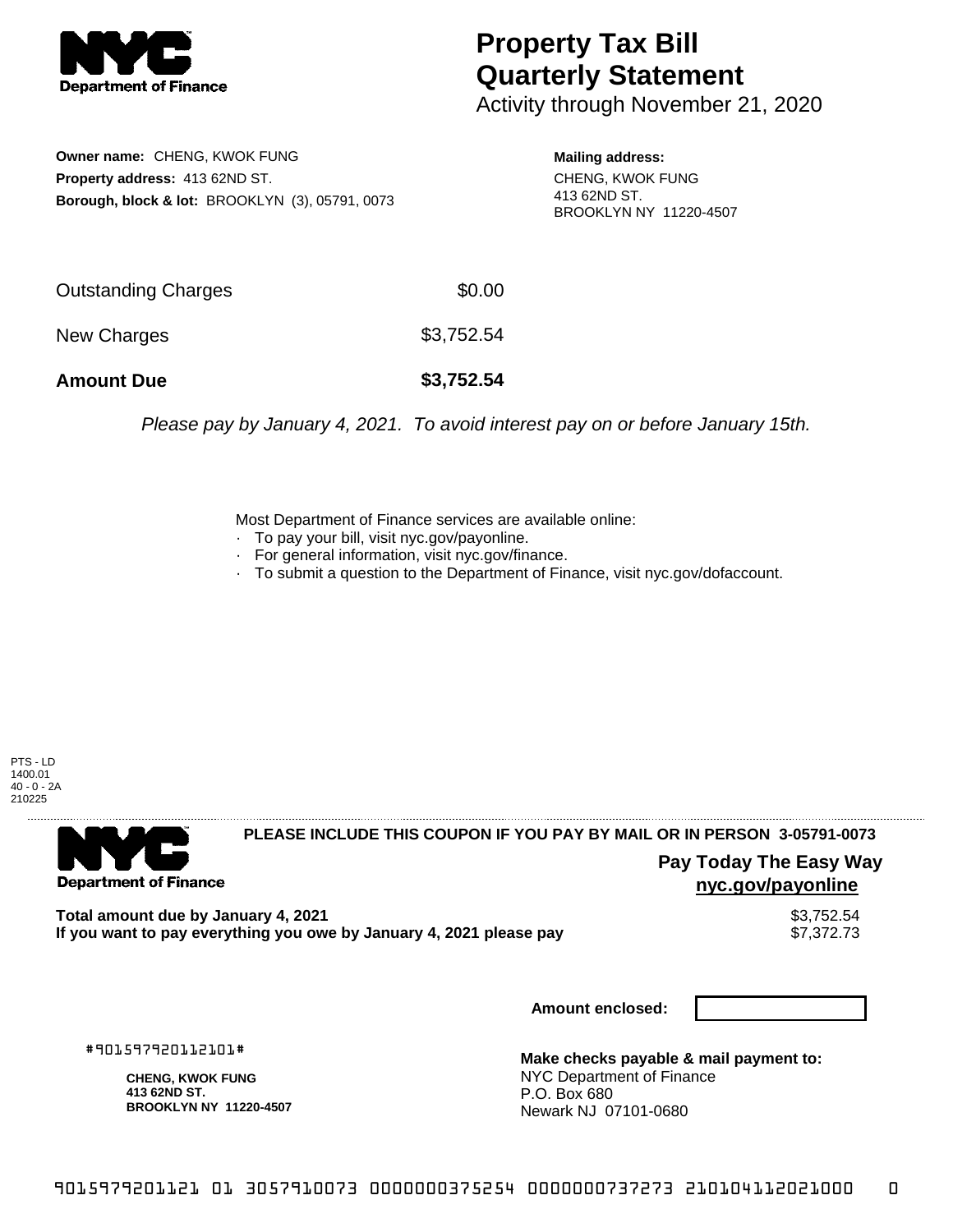

| <b>Previous Charges</b>                                                    |                               |                      |                           | Amount                   |
|----------------------------------------------------------------------------|-------------------------------|----------------------|---------------------------|--------------------------|
| Total previous charges including interest and payments                     |                               |                      |                           | \$0.00                   |
| <b>Current Charges</b>                                                     | <b>Activity Date Due Date</b> |                      |                           | <b>Amount</b>            |
| <b>Finance-Property Tax</b><br><b>Adopted Tax Rate</b>                     |                               | 01/01/2021           |                           | \$3,756.62<br>$$-124.08$ |
| <b>Rent Stabilization</b>                                                  | # Apts                        |                      | <b>RS</b> fee identifiers |                          |
| <b>Rent Stabilization Fee- Chg</b>                                         | 6                             | 01/01/2021           | 36919100                  | \$120.00                 |
| <b>Total current charges</b>                                               |                               |                      |                           | \$3,752.54               |
| <b>Tax Year Charges Remaining</b>                                          | <b>Activity Date Due Date</b> |                      |                           | Amount                   |
| <b>Finance-Property Tax</b><br><b>Adopted Tax Rate</b>                     |                               | 04/01/2021           |                           | \$3,756.62<br>$$-124.08$ |
| Total tax year charges remaining                                           |                               |                      |                           | \$3,632.54               |
| If you want to pay everything you owe by January 4, 2021 please pay        |                               |                      |                           | \$7,372.73               |
| If you pay everything you owe by January 4, 2021, you would save:          |                               |                      |                           | \$12.35                  |
| How We Calculated Your Property Tax For July 1, 2020 Through June 30, 2021 |                               |                      |                           |                          |
| <b>Overall</b>                                                             |                               |                      |                           |                          |
|                                                                            |                               |                      |                           |                          |
| Tax class 2A - 4-6 Unit Residential Rental Bldg                            |                               | <b>Tax Rate</b>      |                           |                          |
| Original tax rate billed                                                   |                               | 12.4730%             |                           |                          |
| New Tax rate                                                               |                               | 12.2670%             |                           |                          |
| <b>Estimated Market Value \$981,000</b>                                    |                               |                      |                           |                          |
|                                                                            |                               |                      |                           | <b>Taxes</b>             |
| <b>Billable Assessed Value</b>                                             |                               | \$120,472            |                           |                          |
| <b>Taxable Value</b>                                                       |                               | \$120,472 x 12.2670% |                           |                          |
| <b>Tax Before Abatements and STAR</b>                                      |                               | \$14,778.32          |                           | \$14,778.32              |
| Annual property tax                                                        |                               |                      |                           | \$14,778.32              |
| Original property tax billed in June 2020                                  |                               |                      |                           | \$15,026.48              |

## **Home banking payment instructions:**

- 1. **Log** into your bank or online bill pay website.
- 2. **Add** the new payee: NYC DOF Property Tax. Enter your account number, which is your boro, block and lot, as it appears here: 3-05791-0073 . You may also need to enter the address for the Department of Finance. The address is P.O. Box 680, Newark NJ 07101-0680.
- 3. **Schedule** your online payment using your checking or savings account.

## **Did Your Mailing Address Change?**

If so, please visit us at **nyc.gov/changemailingaddress** or call **311.**

When you provide a check as payment, you authorize us either to use information from your check to make a one-time electronic fund transfer from your account or to process the payment as a check transaction.